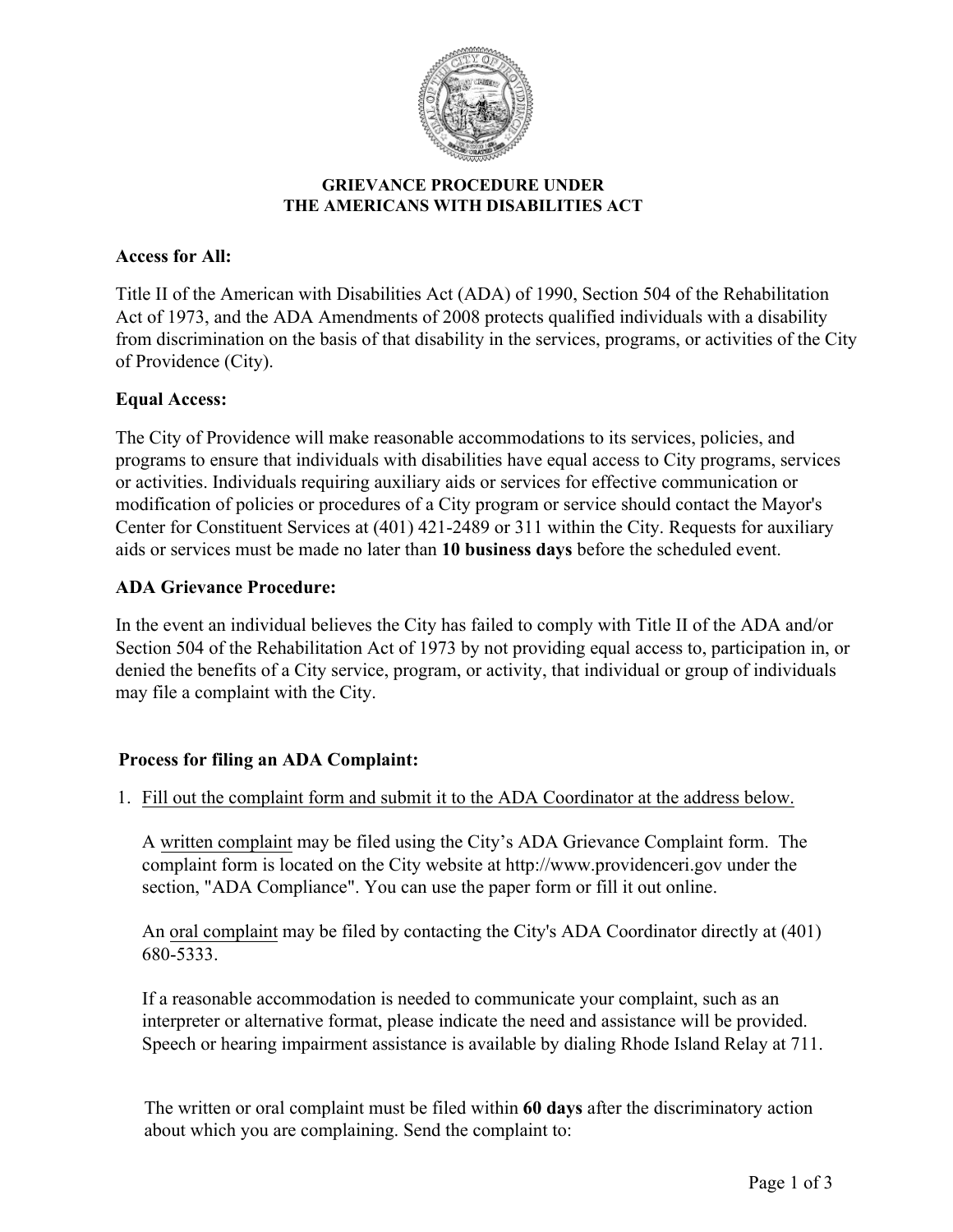Leonela Felix, Esq. Ethics Education & ADA Coordinator 444 Westminster Street, Suite 220 Providence, RI 02903 Email: lfelix@providenceri.gov Telephone (Voice): (401) 680-5333 TDD/TTY Relay: 711

### 2. Meet with the ADA Coordinator to Discuss Your Complaint

The ADA Coordinator will meet with the Complainant within **15 business days** of the complaint being filed or arrange a telephone meeting to discuss the complaint.

The ADA coordinator will synthesize the information from the meeting and the ADA complaint form into a report and will forward the completed document to the complainant for review and concurrence of the facts of the complaint.

If the complainant agrees that the document accurately portrays the complaint, they will sign and date the document. The form will also be signed and dated by the ADA Coordinator

#### 4. The Complaint is Investigated.

Within **60 days** of the receipt of the signed Complaint Form, the meeting with the complainant, and the signed summation of the facts of the complaint, the ADA Coordinator will investigate the complaint.

Following the investigation, the ADA Coordinator will contact the complainant to discuss the findings, explain how the complaint will be resolved and the timeframe for resolution of the complaint. The ADA Coordinator will provide a written decision to the complainant, signed and dated, which includes a finding of "Cause" or "No Cause" to believe any discrimination has occurred, as well as any actions City will take to resolve the complaint.

#### 5. If the Complaint is Not Resolved

If the response does not satisfactorily resolve the issue, the complainant and/or their designee may appeal the decision within **15 business days** after receipt of the response to:

> Jeffrey Dana, Esq. City Solicitor 444 Westminster Street, Suite 220 Providence, RI 02903 Email: jdana@providenceri.gov Telephone (Voice): (401) 680-5333 TDD/TTY Relay: 711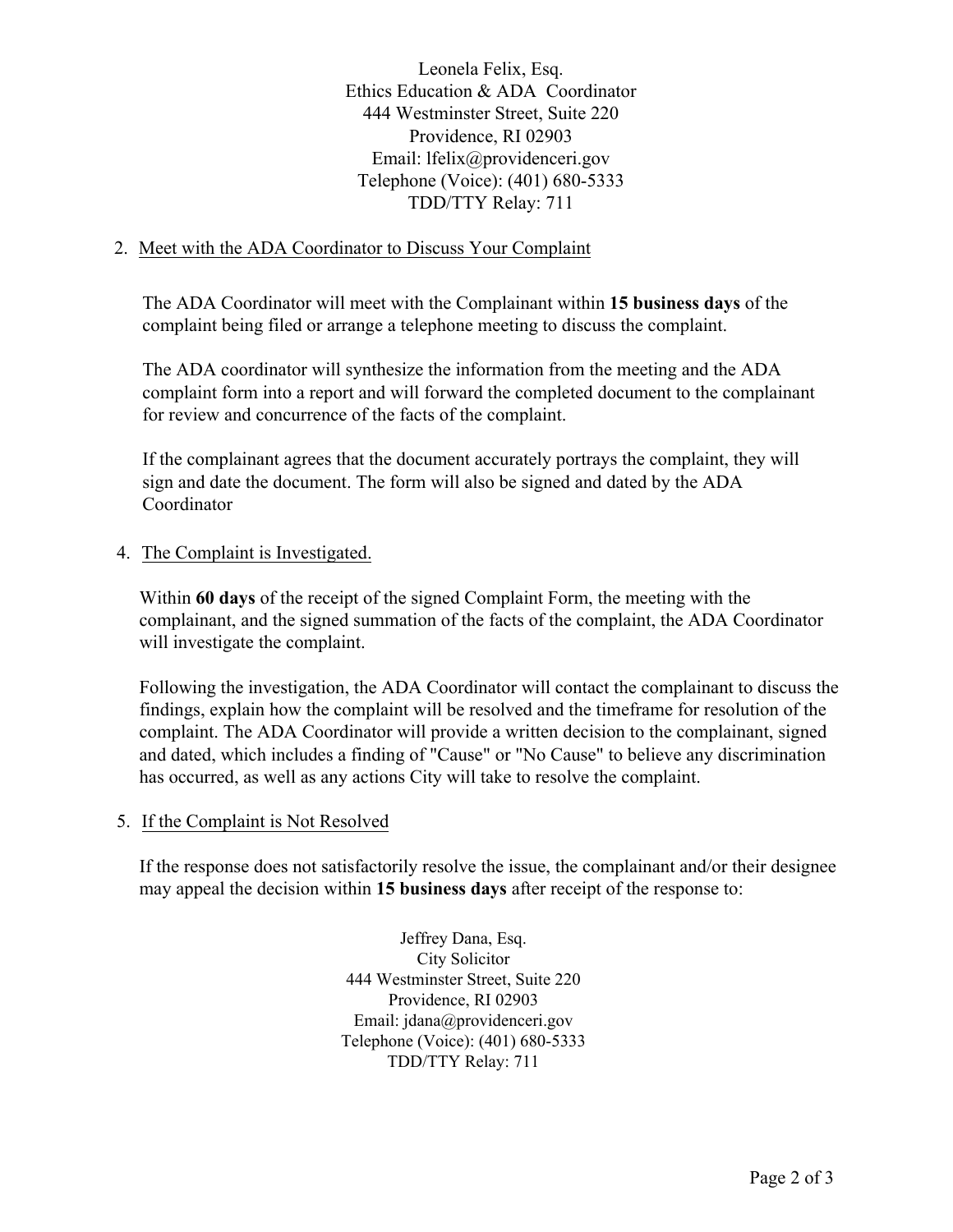The City Solicitor will review the original complaint, the ADA Coordinator's written decision and findings, attempts to address the complaint, and reasons for the complainant's dissatisfaction with the original ruling.

A final determination will be made within **30 business days** of the receipt of the appeal. The complainant will be notified of the decision in writing. The City Solicitor's decision will be final.

### 6. Other Filing Options

The use of the City's ADA Complaint process in no way precludes an individual or group from filing a formal complaint with the Rhode Island Governor's Commission on Disabilities, or the United States Department of Justice. The complainant is not required to complete the City's Title II Complaint process before filing with any other agency.

#### 7. Record Maintenance

The City's ADA Coordinator will maintain ADA complaints and related documents for three (3) years from the date of the final response.

### **Complaint Procedure Timetable**

| Complaint must be filed within             | 60 days |
|--------------------------------------------|---------|
| ADA Coordinator meets with the Complainant | 15 days |
| Complaint investigated within              | 60 days |
| Final determination made within            | 30 days |
| Record of complaint maintained for         | years   |